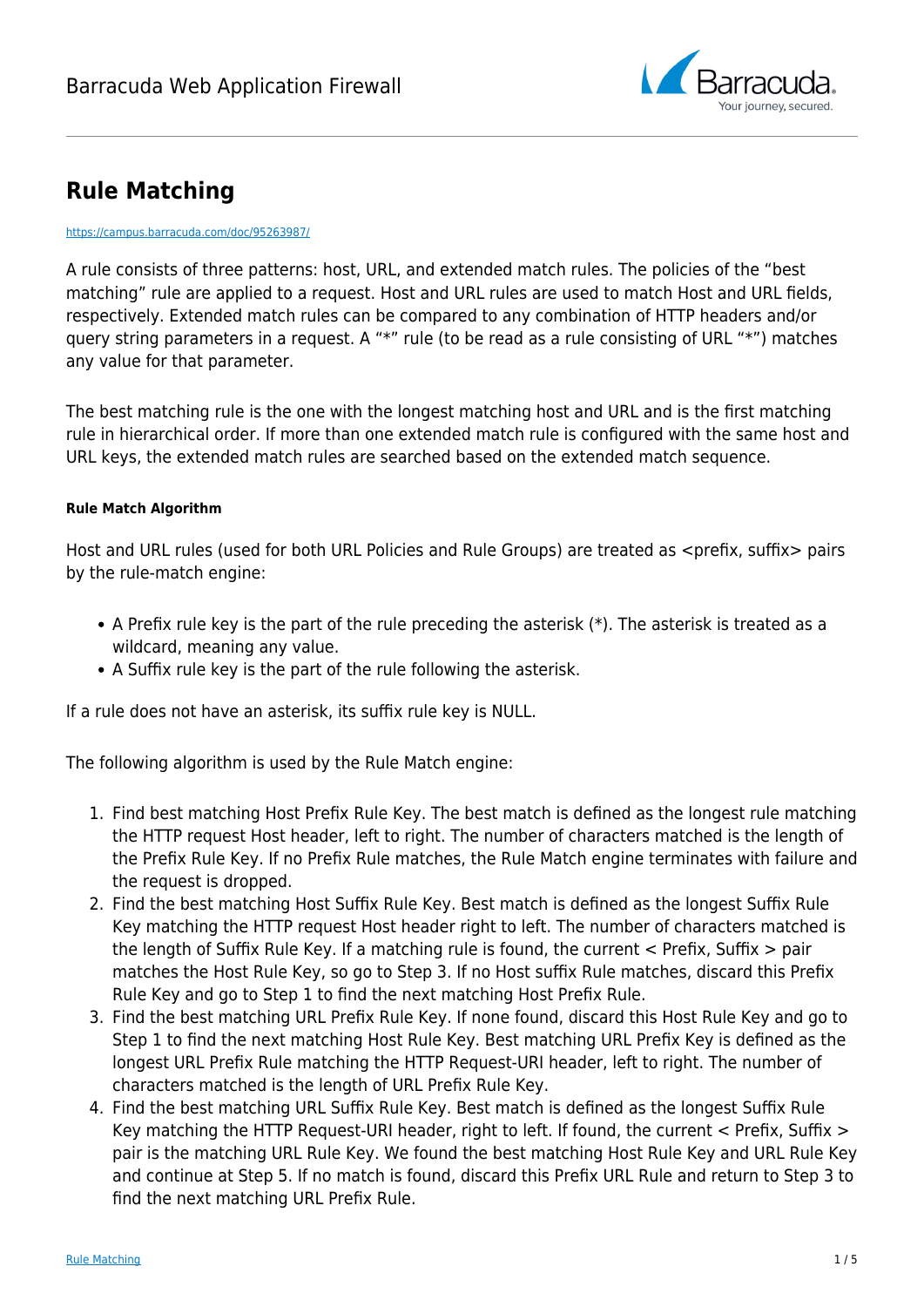

5. Find the first matching Extended Match Rule. The Extended Match rules are sorted based on the extended match sequence. If a matching rule is found, the Rule match engine terminates with success and the HTTP Request follows the policies defined on this rule. If no match is found, discard this Extended Match Rule and go back to Step 4 to find the next matching URL Suffix Rule Key.

A successful search terminates at Step 5. An unsuccessful search terminates at Step 1.

### **Hierarchical Match**

The hierarchical match first compares the host header in the request to all host matches configured, and takes the best match. The ACL list is reduced to this set. Next, the URL path in the request is compared to all URLs in the reduced set of ACLs. This is again a best match. If multiple ACLs match, then each extended match rule is evaluated in ascending order of extended match sequence. The first extended match rule that matches will be the ACL match.

For example, consider the requests given below and see how they are matched with the ACLs in the following table:

|                | <b>ACLs</b> Host Match URL Match                        |           | <b>Extended Match</b>             | <b>Extended Match Sequence</b> |
|----------------|---------------------------------------------------------|-----------|-----------------------------------|--------------------------------|
| $\overline{1}$ | $\vert\vert$ www.abc.com $\vert\vert$ /sales $1\vert^*$ |           | Header User-Agent co IE5.0 1      |                                |
| 2              | $\vert\vert$ www.abc.com $\vert\vert$ /sales1/*         |           | Header User-Agent co Mozilla 2  2 |                                |
| 3              | www.abc.com   /sales1/*                                 |           |                                   |                                |
| 4              | www.abc.com  /sales2/*                                  |           | Header User-Agent co wget 0       |                                |
| 5              | l*.abc.com                                              | /sales2/* |                                   |                                |
| 6              | l*.abc.com                                              | /sales3/* |                                   |                                |
| 17             |                                                         | /sales1/* |                                   |                                |
| 8              | ll∗                                                     |           |                                   |                                |

- 1. http://www.abc.com/sales1/index.html, from IE5.0
	- 1. Host header is www.abc.com, and therefore ACLs 1 to 4 match this request. Also, ACLs 4 to 8 match, but 1 to 4 are better matches since they are more specific.
	- 2. URL Path is /sales1/index.html, and therefore ACLs 1 to 3 match.
	- 3. Evaluate extended match rule for ACL 1 first, since extended match sequence  $= 1$ .
	- 4. As a result, ACL 1 is matched.
- 2. http://www.abc.com/sales2/index.html, from IE5.0
	- 1. Host header is www.abc.com, and therefore ACLs 1 to 4 match. Also, ACLs 4 to 8 match, but this is the best match, since it is most specific.
	- 2. URL Path is /sales2/index.html, and therefore only ACL 4 matches.
	- 3. Evaluate extended match rule for ACL 4. ACL 4 does not match, since User-Agent is expected to be wget, which is not true.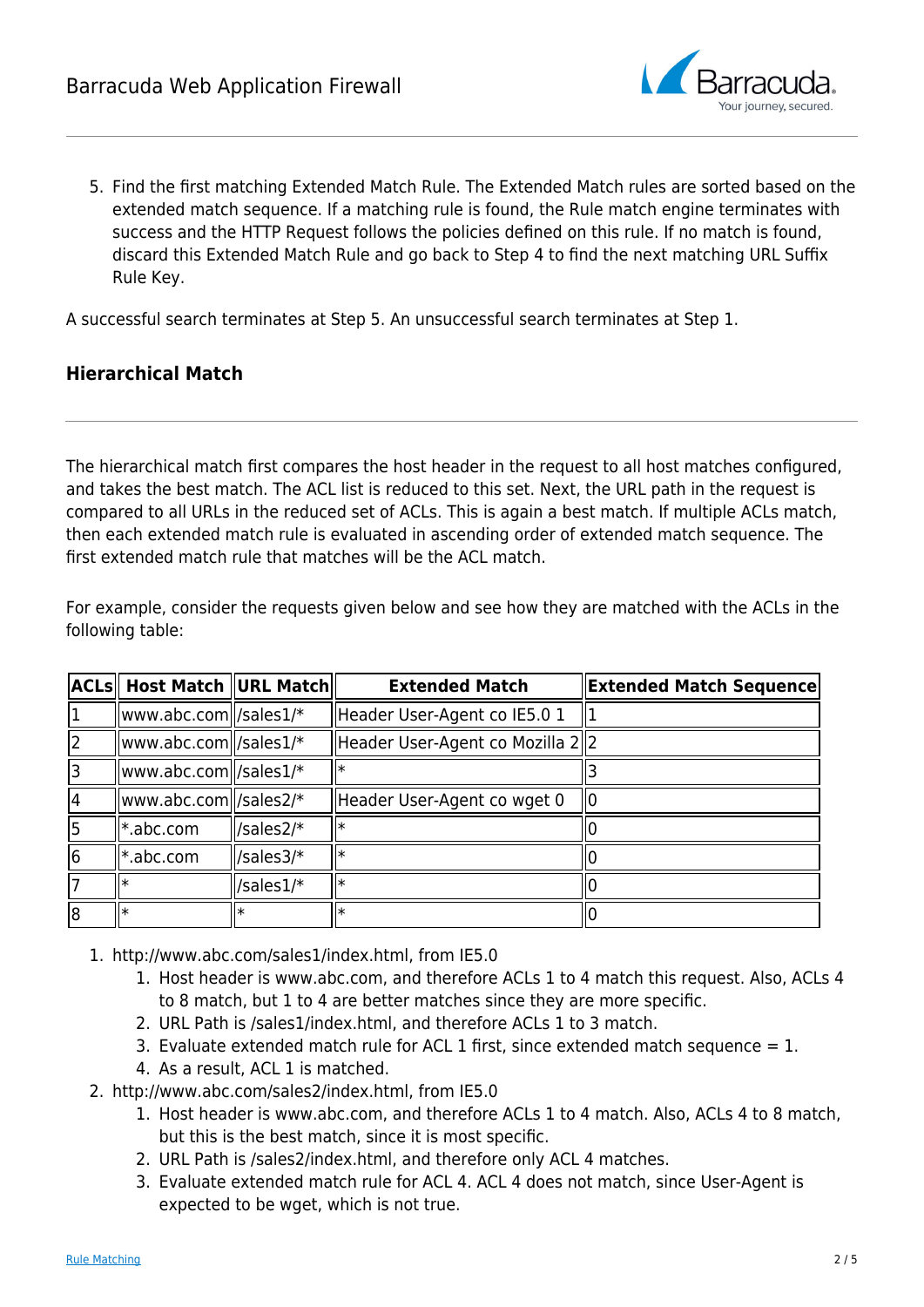

- 4. Thus, no matches in ACLs 1 to 4.
- 5. The next-best matching ACLs on the host header are ACLs 5 to 6.
- 6. URL Path matches only ACL 5.
- 7. Evaluate extended match rule for ACL 5. \* matches anything.
- 8. As a result, ACL 5 is matched.
- 3. http://www.abc.com/sales3/index.html
	- 1. Host header is www.abc.com, and therefore ACLs 1 to 4 match. Also, ACLs 4 to 8 match, but this is the best match since it is most specific.
	- 2. URL Path is /sales3/index.html, which does not match any of the URLs in ACLs 1 to 4.
	- 3. The next-best matching ACLs in the host header are ACLs 5 to 6.
	- 4. URL path matches only ACL 6.
	- 5. Header rule matches ACL 6.
	- 6. As a result, ACL 6 is matched.
- 4. http://mirror.abc.com/sales4/index.html
	- 1. Host header is mirror.abc.com, and therefore ACLs 5 and 6 match.
	- 2. URL Path does not match any of the URLs in ACLs 5 and 6.
	- 3. The next-best matching ACLs in the host header are ACLs 7 and 8.
	- 4. URL path matches only ACL 8.
	- 5. Header rule matches ACL 8.
	- 6. As a result, ACL 8 is matched.

### **Sequential Match**

Sequential match completely ignores the host header and URL path. Each extended match rule is evaluated in sequential order based on the extended match sequence. The first rule that matches is the ACL match.

To explain how the rule-match engine selects the best match, consider the following Rule Match table:

| <b>ACLs</b> | <b>Host</b><br><b>Match</b> | <b>URL</b><br><b>Match</b> | <b>Extended Match Rule</b>                                                                                                                                                                                                                                          | <b>Extended</b><br>Match<br><b>Sequence</b> |
|-------------|-----------------------------|----------------------------|---------------------------------------------------------------------------------------------------------------------------------------------------------------------------------------------------------------------------------------------------------------------|---------------------------------------------|
|             |                             |                            | Header Host eq www.abc.com && Header User-Agent co   <br>IE5.0 && URI req /sales1/*                                                                                                                                                                                 |                                             |
| 2           |                             |                            | Header Host eq www.abc.com && Header User-Agent co    <sub>2</sub><br>Mozilla && URI reg /sales1/*                                                                                                                                                                  |                                             |
| 3           |                             |                            | ** Header Host eq www.abc.com && URI req /sales1/*                                                                                                                                                                                                                  |                                             |
| 4           |                             |                            | <b>FOR A FIND READER THE EXAMPLE THE EXAMPLE THE EXAMPLE THE EXAMPLE THE EXAMPLE THE EXAMPLE THE EXAMPLE THE EXAMPLE THE EXAMPLE THE EXAMPLE THE EXAMPLE THE EXAMPLE THE EXAMPLE THE EXAMPLE THE EXAMPLE THE EXAMPLE THE EXAMPL</b><br>co wget && URI req /sales2/* |                                             |
| 5           | I∗                          |                            | ** Header Host req .abc.com && URI req /sales2/                                                                                                                                                                                                                     |                                             |
| 6           | I∗                          | $\ast$                     | ** Header Host req *.abc.com && URI req /sales3/*                                                                                                                                                                                                                   |                                             |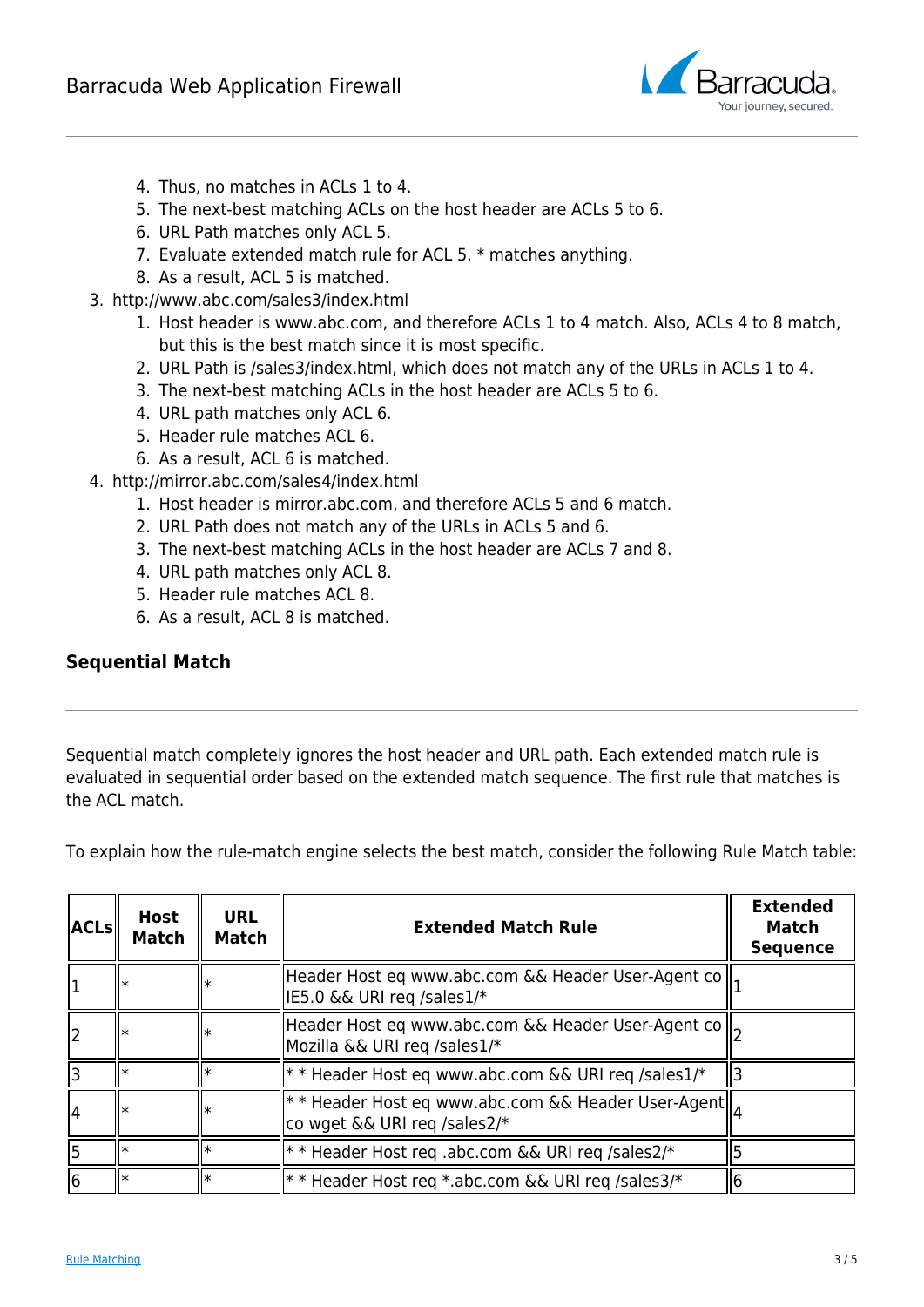

| ı — | IJж |     | /sales $1/*$<br>Ш∗<br>∽o∩.<br>11111 |  |
|-----|-----|-----|-------------------------------------|--|
| 18  | IJж | . . | . .                                 |  |

- 1. sales2http://www.abc.com/sales1/index.html, from IE5.0
	- 1. ACLs 1 to 8 match host and URL keys.
	- 2. Evaluate extended match rule for ACL 1 first, since extended match sequence  $= 1$ .
	- 3. As a result, ACL 1 is matched.
- 2. http://www.abc.com/sales2/index.html, from IE5.0
	- 1. ACLs 1 to 8 match host and URL keys.
	- 2. Evaluate extended match rule for ACL 1 to 8 in order.
	- 3. Extended match rule for ACL 5 matches.
	- 4. As a result, ACL 5 is matched.
- 3. http://www.abc.com/sales3/index.html
	- 1. ACLs 1 to 8 match host and URL keys.
	- 2. Evaluate header rules for ACL 1 to 8 in order.
	- 3. Header rule for ACL 6 matches.
	- 4. As a result, ACL 6 is matched.
- 4. http://mirror.abc.com/sales4/index.html
	- 1. ACLs 1 to 8 match host and URL keys.
	- 2. Evaluate header rules for ACL 1 to 8 in order.
	- 3. Header rule matches ACL 8.
	- 4. As a result, ACL 8 is matched.